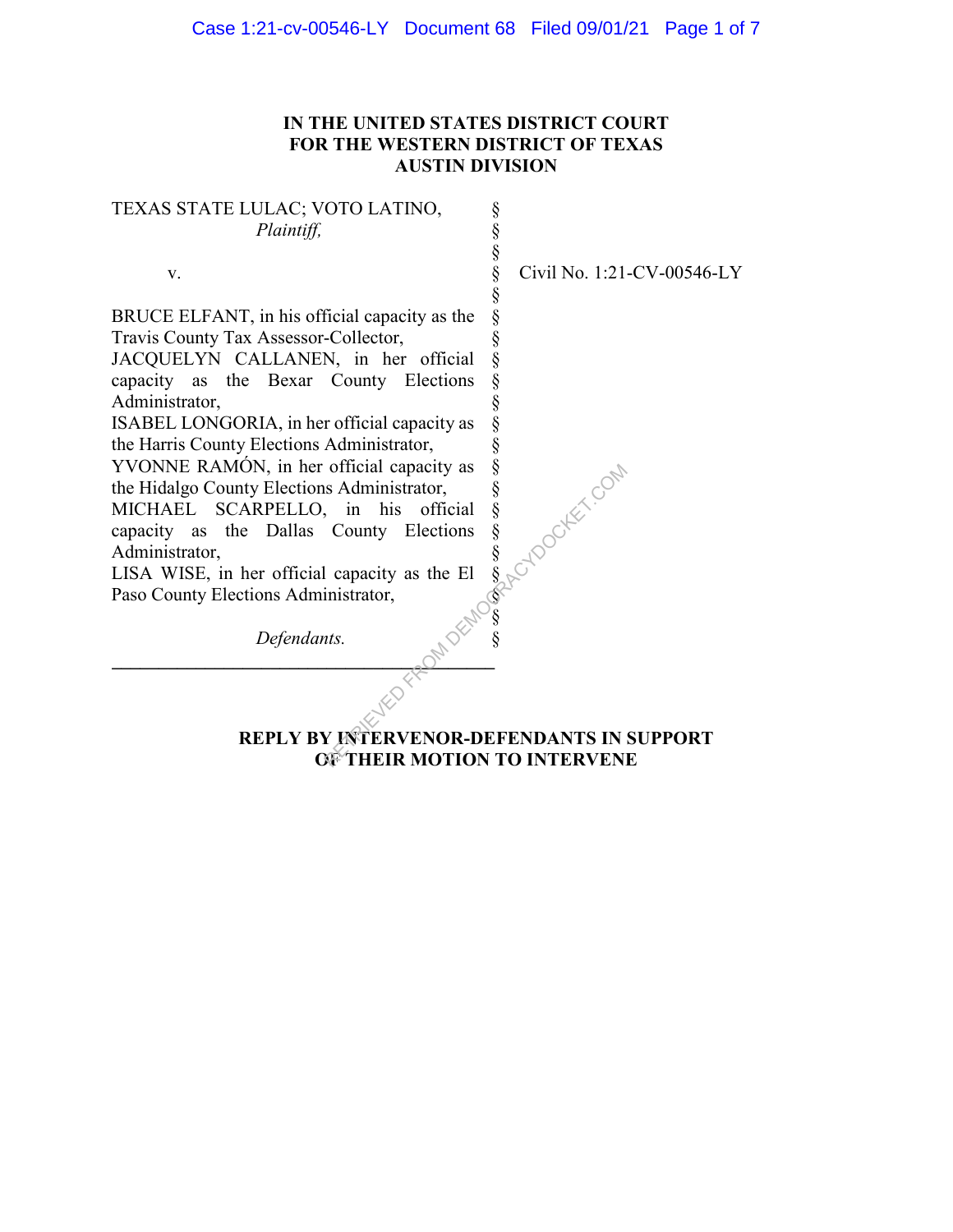## TO THE HONORABLE LEE YEAKEL:

Defendants agree with the substance of Plaintiffs' lawsuit, decline to defend the case, or unnecessarily make admissions that waive potential defenses. Defendants are unwilling to defend this lawsuit, which is a primary reason why the Court should grant Intervenor-Defendants' Motion to Intervene (Dkt. 62). Plaintiffs' Response makes two incorrect assumptions: one in fact and one in law. First, Plaintiffs make the factual mistake that the current Defendants will vigorously defend the suit. *See e.g. id.* at p. 3. But Defendants recently filed Answers make clear that they have no interest in defending SB 1111. *See e.g.* Dkt. 52 at p. 1 ("Defendant Elfant does not intend to defend the constitutionality of S.B. 111's provisions.")

Second, Plaintiffs allege their proposed relief only affects the election officials in the named counties. Their position is contrary to the law. A ruling from this court or a ruling from the Fifth Circuit that SB 1111 is unconstitutional would likely be binding on the elections administrators of Medina and Real Counties. *See e.g. Atlantis Dev. Corp. v. United States*, 379 F.2d 818, 829 (5th Cir. 1967) (finding that intervenors would be prejudiced if not allowed to intervene because any holding on the legal issues would effectively preclude future review). 111's provisions.")<br>
lege their proposed relief only affects<br>
tion is contrary to the law. A ruling from<br>
1111 is unconstitutional would likely b<br>
1111 is unconstitutional would likely b<br>
122 Atlantis Dev.<br>
123 Atlantis D

Currently, no Defendant intends to defend SB 1111. As Defendant-Intervenors will likely be stuck with the outcome of this case, their motion to intervene should be granted.

# **I. DEFENDANTS DO NOT INTEND TO DEFEND THE CONSTITUTIONALITY OF SB 1111.**

After Intervenor-Defendants filed their motion to intervene, Defendants filed their Answers to the Complaint. Their Answers are clear: none intend to defend the constitutionality of SB 1111. Their intentions are not hidden. Defendants in some cases admit Plaintiffs' allegations or, in other cases, state that they refuse to defend the suit. The individual answers are instructive: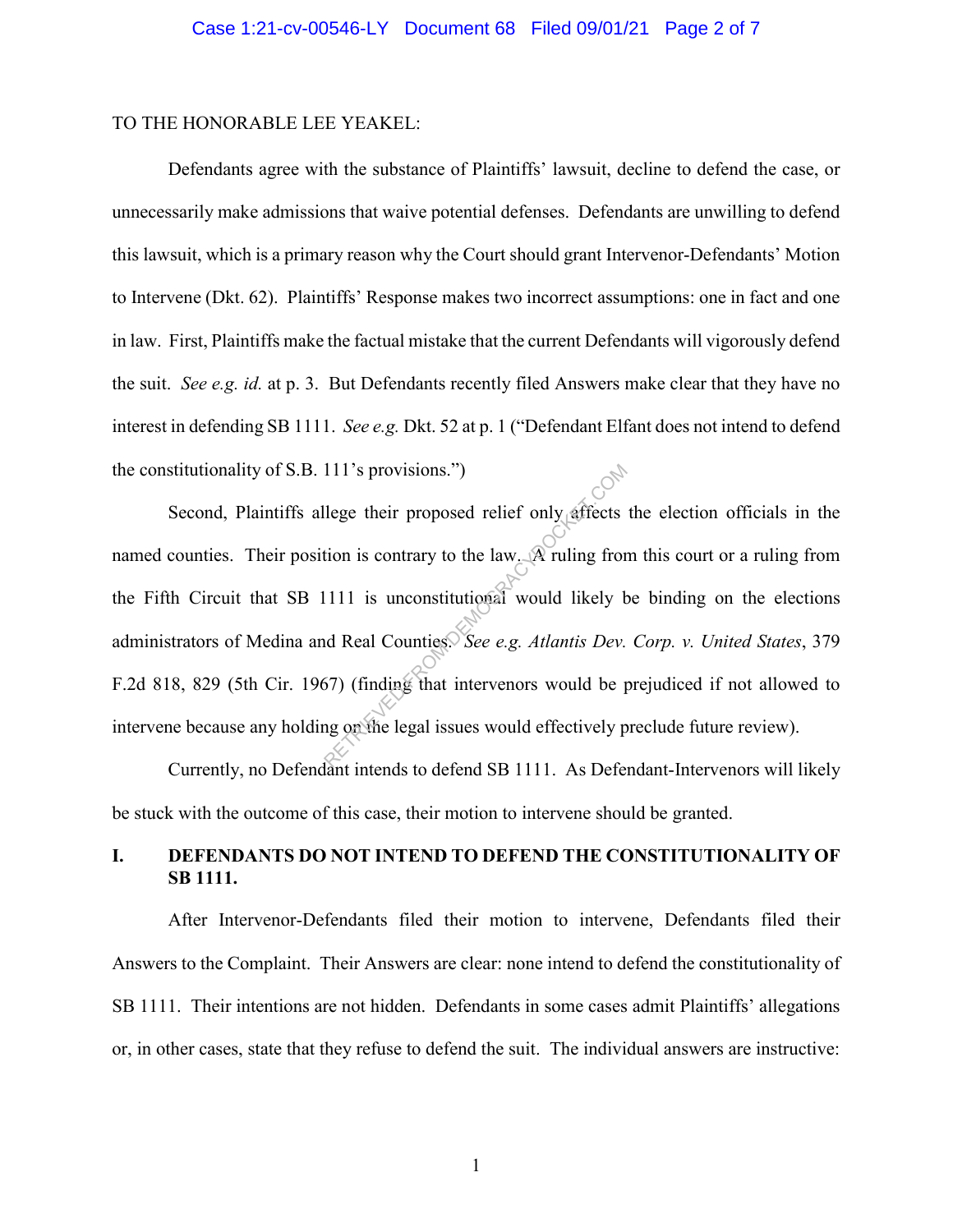# **Travis County (Dkt. 52)**

Mr. Elfant twice states the obvious, "Defendant Elfant does not intend to defend the constitutionality of S.B. 1111's provisions." *Id.* at p. 1. And "Defendant Elfant…does not intend to defend the constitutionality of this statute." *Id.* at ¶ 79. Mr. Elfant asserts that he cannot be forced to pay attorneys' fees but raises no defenses to the merits of the suit. *Id.*

## **Bexar County (Dkt. 57)**

Ms. Callanen fails to raise a single defense to the suit. *See id*.

#### **Harris County (Dkt. 58)**

Ms. Longoria may best example of the pretextual nature of this suit. Like Ms. Callanen and Mr. Elfant, Ms. Longoria does not present a single defense to the suit and essentially admits the elements of each claim. Out of 78 total paragraphs in the complaint, Ms. Longoria unequivocally admits all but 15. As an example, Ms. Longoria admits without explanation that "SB 1111 is not justified by any compelling or even legitimate state interests." *Id.* at ¶ 11. Ms. Longoria herself alleges that "passing highly restrictive voting laws was a Legislative priority during the 87th, Texas Legislature." *Id.* at ¶ 3. Ms. Longoria opines on the noble intent of the Plaintiffs, "Defendant admits that all Texans should have equal access to the ballot box as guaranteed by the U.S. Constitution, and Plaintiffs file this lawsuit with that intention." *Id.* at ¶ 12. Finally, Ms. Longoria admits allegations that she concedes she need not address in an Answer, "The allegations of Paragraph 66 consist of legal conclusions that are not subject to admission or denial. To the extent a further response is required, Defendant admits the allegations in Paragraph 66 of the Complaint." *Id.* at ¶ 66 (*see also* ¶¶ 67, 68, 75-78). Example of the pretextual nature of the discrete transition of the pretextual nature of the discrete transition of the model of the transition of the state of the discrete transition of the state of the discrete transitio

# **Hidalgo County (Dkt. 55)**

Ms. Ramón also declines to defend this suit plainly stating, "Defendant takes no position on the constitutionality of the challenged provision of SB 1111." *Id.* at p. 1. Like others, Ms.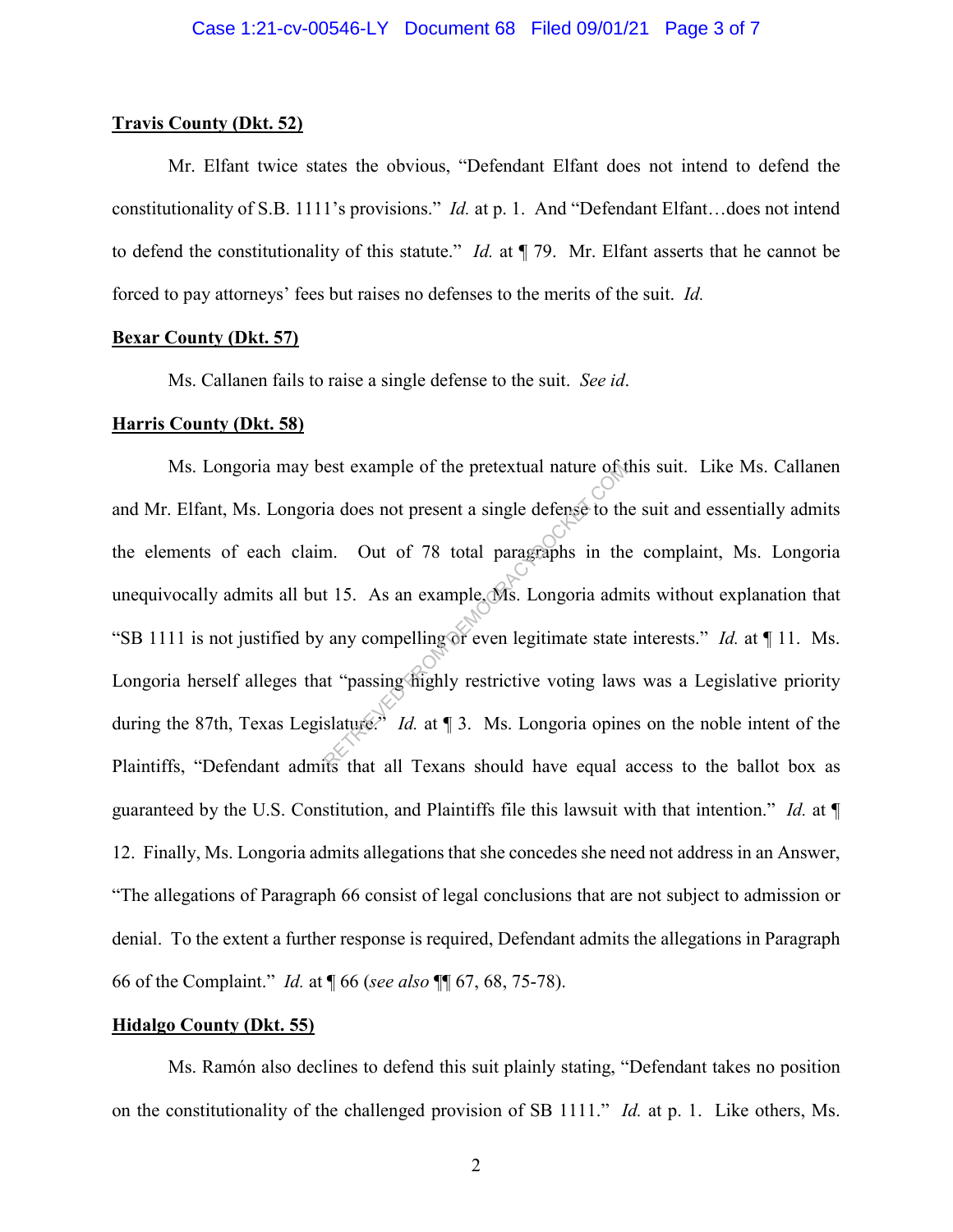## Case 1:21-cv-00546-LY Document 68 Filed 09/01/21 Page 4 of 7

Ramón does not raise a defense to the suit other than asserting that the recovery of attorneys' fees is barred. *Id.* at p. 9.

#### **Dallas County (Dkt. 54)**

Mr. Scarpello also does not present a robust defense. For example, he admits that venue is proper in this district but at the same time denies that, "a substantial part of the events that give rise to Plaintiffs' claims against him occurred and will occur in this district." *Id.* at ¶ 16. In other words, he admits that venue is proper in the Western District of Texas – removing a possible defense – while denying the only facts that would support a basis for venue.

#### **El Paso County (Dkt. 56)**

Finally, Ms. Wise, also does not intend to defend this suit. Ms. Wise responds to several allegations in the Counts with, "Notwithstanding, Defendant Wise avers that SB 1111 imposes administrative burdens on El Paso County and on voters that are not necessary to conduct secure elections and that may suppress lawful voter turnout." *Id.* at ¶ 55-60, 62-64, 69-73, 78. Ms. Wise does not raise any defenses that address the constitutionality of SB 1111. Instead, her defenses are limited to avoiding attorneys' fees and laying the blame at third parties. *Id.* at p. 15. So does not intend to defend this suit. Not<br>th, "Notwithstanding, Defendant Wise :<br>1 Paso County and on veters that are not<br>ress lawful voter turnout." Id. at  $\P$  55-60,<br>hat address the constitutionality of SB 11<br>is' fees

# **II. A DECISION BY THIS COURT THAT SB 1111 IS UNCONSTITUTIONAL WOULD LIKELY BIND THE INTERVENOR-DEFENDANTS.**

Plaintiffs' opposition rests in large part on their argument that their proposed relief only effects the elections officials in the counties they have sued. But Plaintiffs seek a blanket declaration that SB 1111 is unconstitutional. Obviously, a declaration from this Court – in the Western District of Texas where both Medina and Real counties sit – that SB 1111 is unconstitutional would potentially bind the Intervenor-Defendants. Even if a ruling from this Court were not binding on Intervenor-Defendants, a Fifth Circuit holding most likely would be. And Plaintiff-Intervenors would have little ability to intervene later at the appellate stage.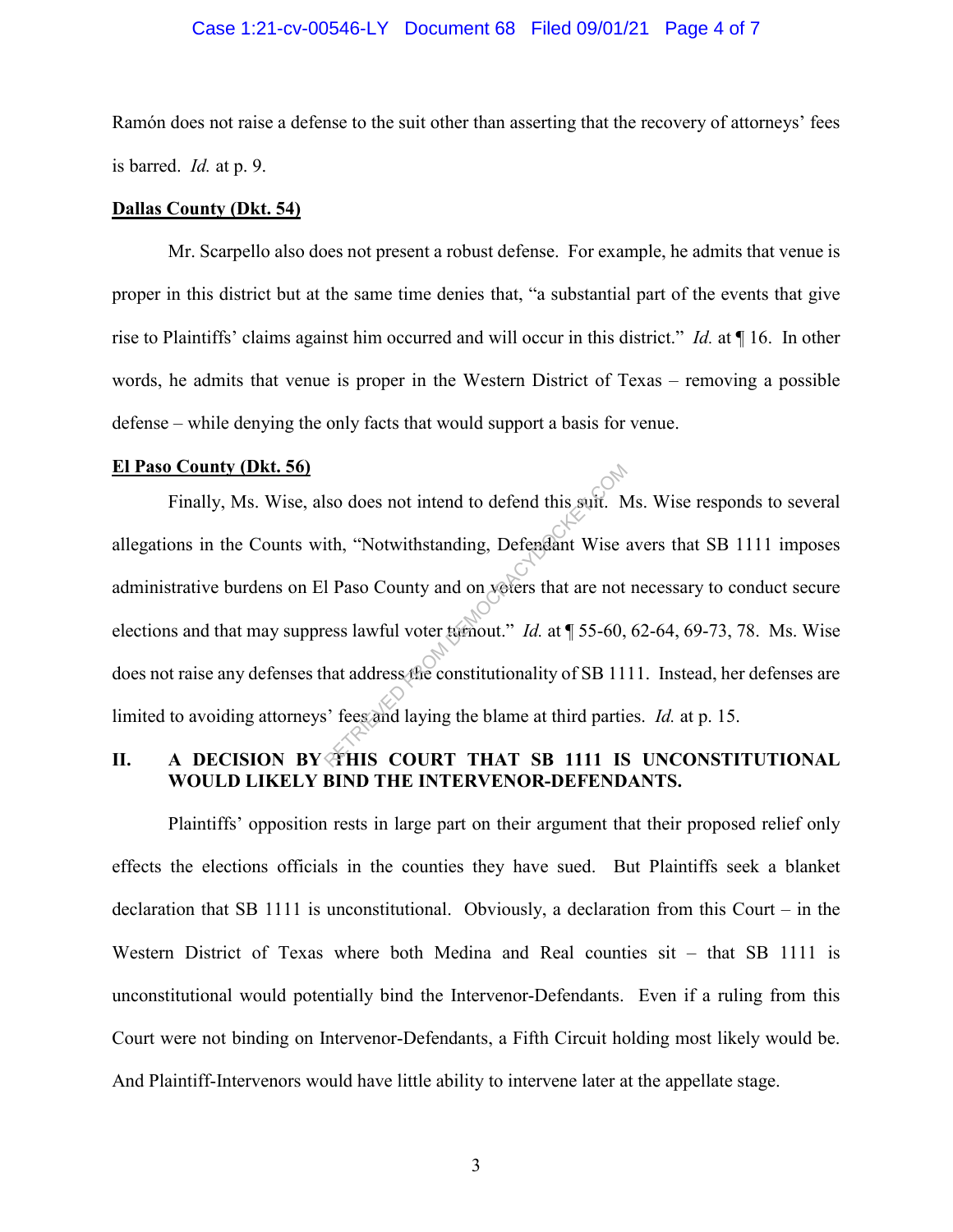## Case 1:21-cv-00546-LY Document 68 Filed 09/01/21 Page 5 of 7

The Fifth Circuit has recognized this problem and solved it by allowing intervention. In *Atlantis Dev. Corp. v. United States*, 379 F.2d 818, 828-9 (5th Cir. 1967) the Court noted that Fifth Circuit panel decisions must be followed by other panels and can only be overturned via an *en banc* panel or the Supreme Court. The Court observed that these are rare occurrences and weighed in favor of allowing intervention. *Id.* "That is but a way of saying in a very graphic way that the failure to allow [Proposed Intervenor] an opportunity to advance its own theories both of law and fact in the trial (and appeal) of the pending case will if the disposition is favorable to the Government 'as a practical matter impair or impede [its] ability to protect [its] interest.'" *Id.* 

# **III. A RULING APPLIED ONLY TO DEFENDANTS WOULD MEAN SOME ELECTIONS WOULD HAVE MULTIPLE SETS OF RULES.**

Even if Plaintiffs are correct that their case would only bind the current Defendants in this case – a dubious proposition at best – they ignore the implications of that position. Only some elections are wholly contained in a single county. For example, Texas Senate District 19 contains all or parts of *seventeen* counties including Bexar and both Medina and Real Counties.<sup>1</sup> The Texas Fourth Court of Appeals encompasses 32 counties, including Bexar, Medina, and Real Counties.<sup>2</sup> Under Plaintiffs' view, if this Court were to find SB 1111 unconstitutional, then Bexar County's elections administrator Ms. Callanen would administer the election for Texas Senate or appellate court under different rules than the administrators of Medina, Real, and the other counties. This is an obvious problem that supports intervention in this case. THE SETS OF RU<br>THE HAVE MULTIPLE SETS OF RU<br>correct that their case would only bind the<br>a at best – they ignore the implications<br>ed in a single county. For example, Texa<br>ties including Bexar and both Medina and<br>compasses 3

# **IV. PLAINTIFFS APPEAR TO HAVE CHOSEN POLITICALLY ALIGNED COUNTIES RIGHTLY ASSUMING THEY WOULD NOT DEFEND.**

Plaintiffs allege they "directed their claims against the officials of only those counties where relief from this Court would have the greatest impact for their community; specifically, the

l

<sup>1</sup> *See* Texas Senate District 19 map: https://wrm.capitol.texas.gov/fyiwebdocs/pdf/senate/ dist19/m1.pdf (last accessed 8/31/2021)

<sup>2</sup> *See* https://www.txcourts.gov/4thcoa/ (last accessed 8/31/2021)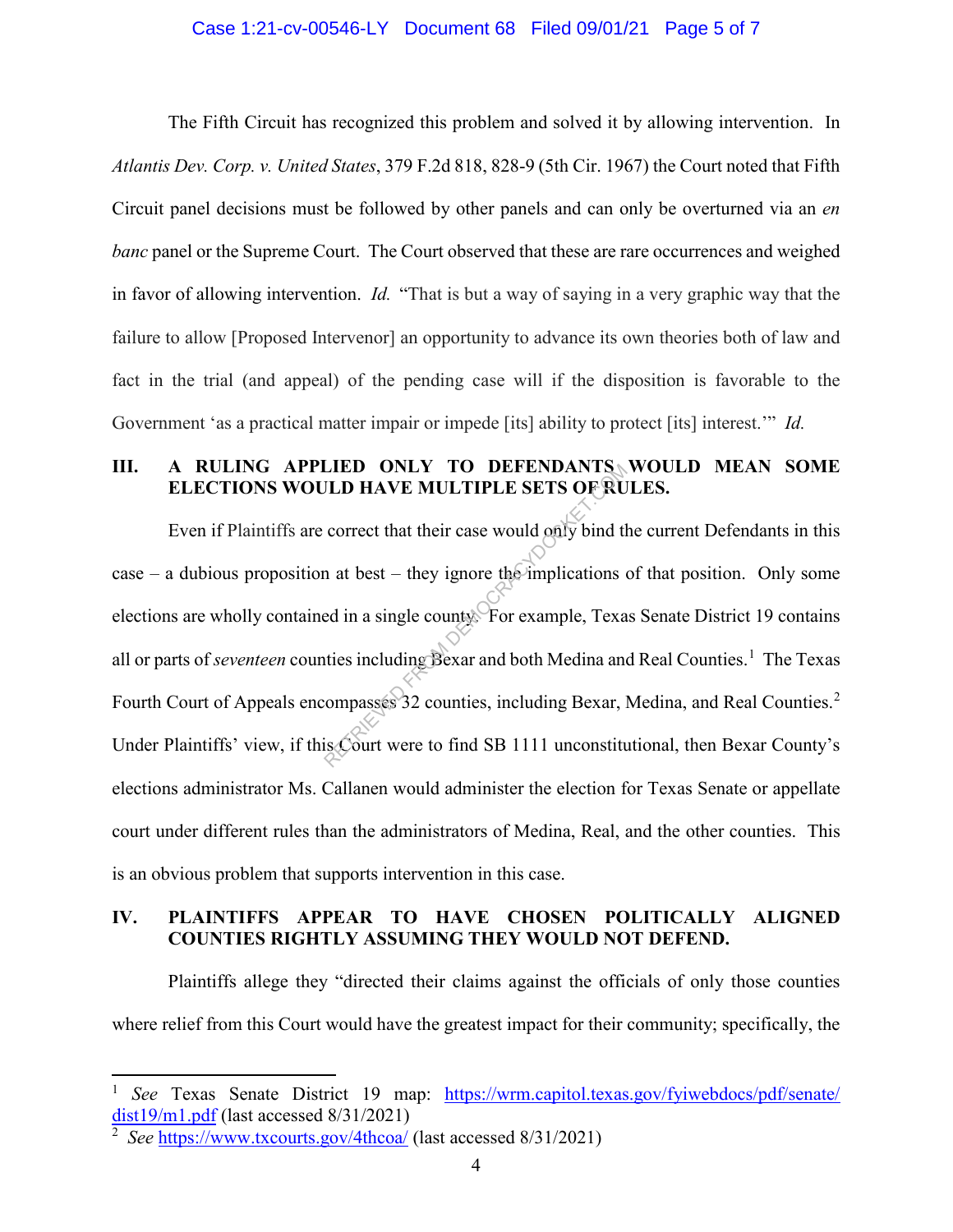## Case 1:21-cv-00546-LY Document 68 Filed 09/01/21 Page 6 of 7

State's most populous counties with large Latino and student populations." Dkt. at p. 5. But Defendants are not the largest counties. Plaintiffs only sued six of the eight largest counties. *See*  Dkt. 42 at p. 2. Tarrant County is Texas' third largest county and has large student populations at Texas Christian University and Texas Wesleyan University among others. Likewise, Collin County, the sixth largest county in Texas, also has multiple universities including Collin College, Dallas Baptist University, and the University of Texas at Dallas. Both counties also have substantial Latino populations (Tarrant County is 29.5% and Collin County is 15.5%) and Medina  $(52.6\%)$  and Real  $(27.8\%)$  are even greater.<sup>3</sup>

The apparent difference between the Defendants and the counties that were not sued is the counties' partisan leanings. Each of the counties where Defendants serve as election administrators voted for President Biden in the 2020 elections.<sup>4</sup> Counties that voted for President Trump (including large counties Tarrant and Collin and small counties Medina and Real) were not sued.<sup>5</sup> It is clear that Plaintiffs purposefully chose to sue majority Democrat voting counties, who have now made clear that they will not offer a defense, but do not want counties who will defend the case. This gamesmanship should not be rewarded by denying Defendant-Intervenor's intervention motion. Reference between the Defendants and the counties<br>S. Each of the counties where Defined<br>Sident Biden in the 2020 elections.<sup>4</sup> Counties Tarrant and Colline and small counties<br>ffs purposefully chose to sue majority De<br>ey wi

# **V. CONCLUSION**

For the foregoing reasons, Defendant-Intervenors' motion to intervene (Dkt. 42) should be granted.

 $\overline{\mathbf{3}}$ https://www.census.gov/quickfacts/fact/table/realcountytexas,medinacountytexas,tarrant countytexas,collincountytexas/PST045219 (last accessed 8/31/2021.)

<sup>4</sup> https://www.politico.com/2020-election/results/texas/ (last accessed 8/31/2021)

<sup>5</sup>  *Id*.